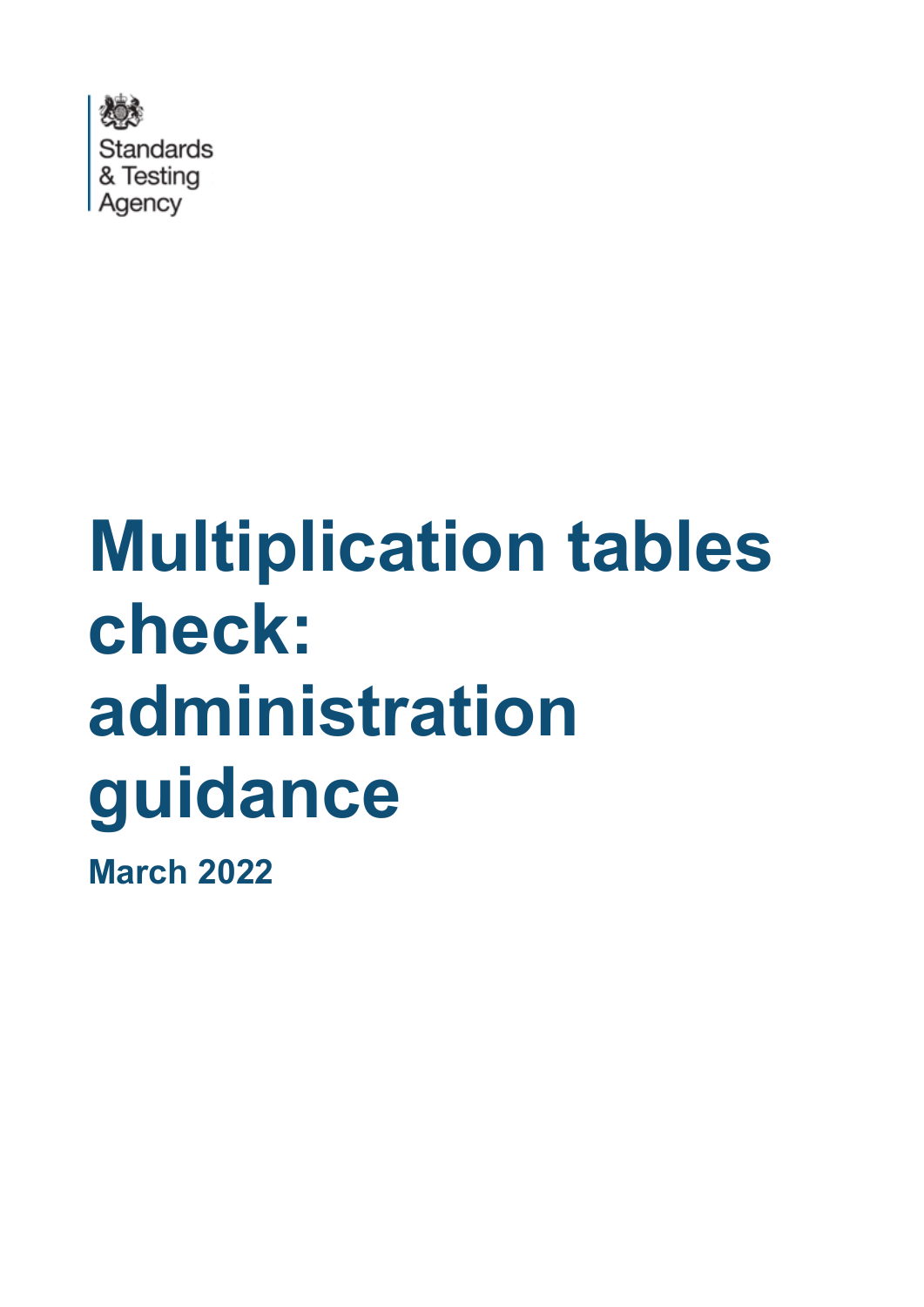# **Contents**

| 1 Introduction                                            | 3              |
|-----------------------------------------------------------|----------------|
| 1.1 Background                                            | 3              |
| 1.2 Overview                                              | 3              |
| 1.3 Important dates                                       | 4              |
| 1.4 Maladministration                                     | 4              |
| 1.5 Accessing the MTC service                             | 5              |
| 1.6 Help and support                                      | 5              |
| 2 Preparing for the check                                 | 6              |
| 2.1 Check administrators                                  | 6              |
| 2.2 Preparing rooms                                       | 6              |
| 2.3 Equipment                                             | $\overline{7}$ |
| 2.4 Deciding on input methods                             | $\overline{7}$ |
| 2.5 View, add or edit pupils on your register             | 8              |
| 2.6 Provide a reason why a pupil is not taking the check  | 8              |
| 2.7 Access arrangements                                   | 9              |
| 2.8 Generate password and PINs                            | 11             |
| 2.9 Preview the check                                     | 13             |
| 3 Administering the check                                 | 14             |
| 3.1 Check administration period                           | 14             |
| 3.2 Overview of the pupils' experience                    | 14             |
| 3.3 Instructions to pupils                                | 15             |
| 3.4 Problems or queries during check administration       | 15             |
| 3.5 Select pupils to restart the check                    | 16             |
| 4 After the check                                         | 18             |
| 4.1 See how many pupils have completed the official check | 18             |
| 4.2 The headteacher's declaration form                    | 18             |
| 4.3 View pupil results                                    | 18             |
| 4.4 Feedback                                              | 19             |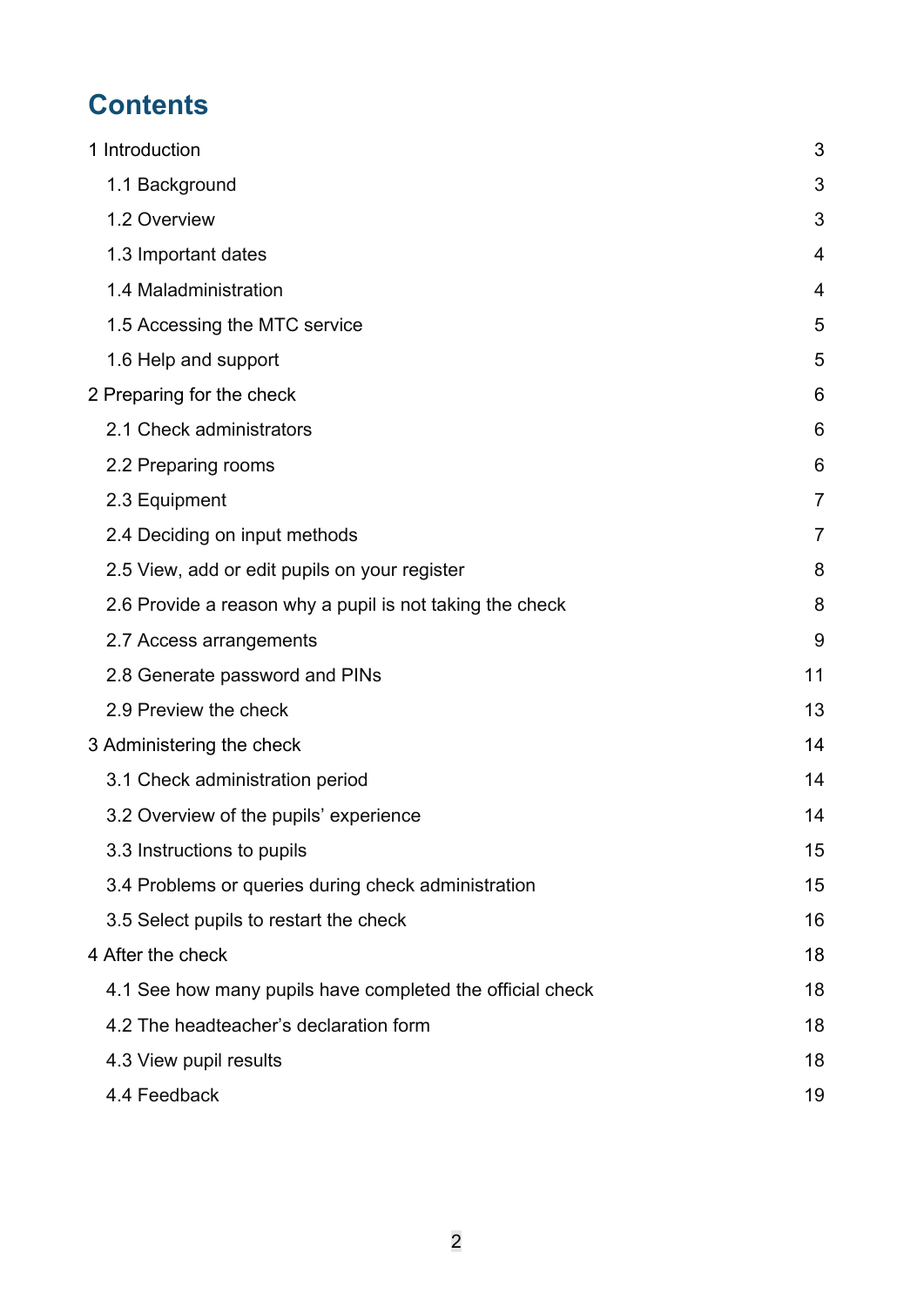# <span id="page-2-0"></span>**1 Introduction**

From the 2021/22 academic year, the multiplication tables check (MTC) is statutory for all year 4 pupils registered at state-funded maintained schools, special schools or academies (including free schools) in England.

This guidance is for schools administering the MTC, and expands on section 10 of the [2022 key stage 2 assessment and reporting arrangements](https://www.gov.uk/government/publications/2022-key-stage-2-assessment-and-reporting-arrangements-ara)<sup>1</sup>. It includes information to ensure that schools can:

- prepare for check administration
- access the MTC service
- prepare check administrators
- administer the check
- provide feedback on the MTC service and administration process

## <span id="page-2-1"></span>**1.1 Background**

The MTC is an on-screen assessment designed to determine whether pupils are able to fluently recall their multiplication tables up to 12, through a set of timed questions. The [assessment framework](https://www.gov.uk/government/publications/multiplication-tables-check-assessment-framework)<sup>[2](#page-2-4)</sup> gives more detail about the purpose, format, content and cognitive demand of the MTC.

## <span id="page-2-2"></span>**1.2 Overview**

Schools must administer the MTC to all eligible year 4 pupils between Monday 6 June and Friday 24 June. Schools are strongly encouraged to administer the check within the first 2 weeks of the check window.

Schools can access the MTC service via [DfE Sign In](https://services.signin.education.gov.uk/)<sup>[3](#page-2-5)</sup> from Monday 21 March.

The [official check](https://pupil.multiplication-tables-check.service.gov.uk/)<sup>[4](#page-2-6)</sup> consists of 25 questions. Pupils will have 6 seconds to answer each question, with 3-seconds pause between questions. Pupils will answer 3 practice questions before the check begins.

Pupils can use the [try it out check](https://pupil.multiplication-tables-check.service.gov.uk/)<sup>[5](#page-2-7)</sup> from Monday 21 March to familiarise themselves with the format, including any access arrangements, before taking the official check. The try it

<span id="page-2-3"></span><sup>1</sup> www.gov.uk/government/publications/2022-key-stage-2-assessment-and-reporting-arrangements-ara

<span id="page-2-4"></span><sup>2</sup> www.gov.uk/government/publications/multiplication-tables-check-assessment-framework

<span id="page-2-5"></span><sup>3</sup> https://services.signin.education.gov.uk

<span id="page-2-6"></span><sup>4</sup> https://pupil.multiplication-tables-check.service.gov.uk

<span id="page-2-7"></span><sup>5</sup> https://pupil.multiplication-tables-check.service.gov.uk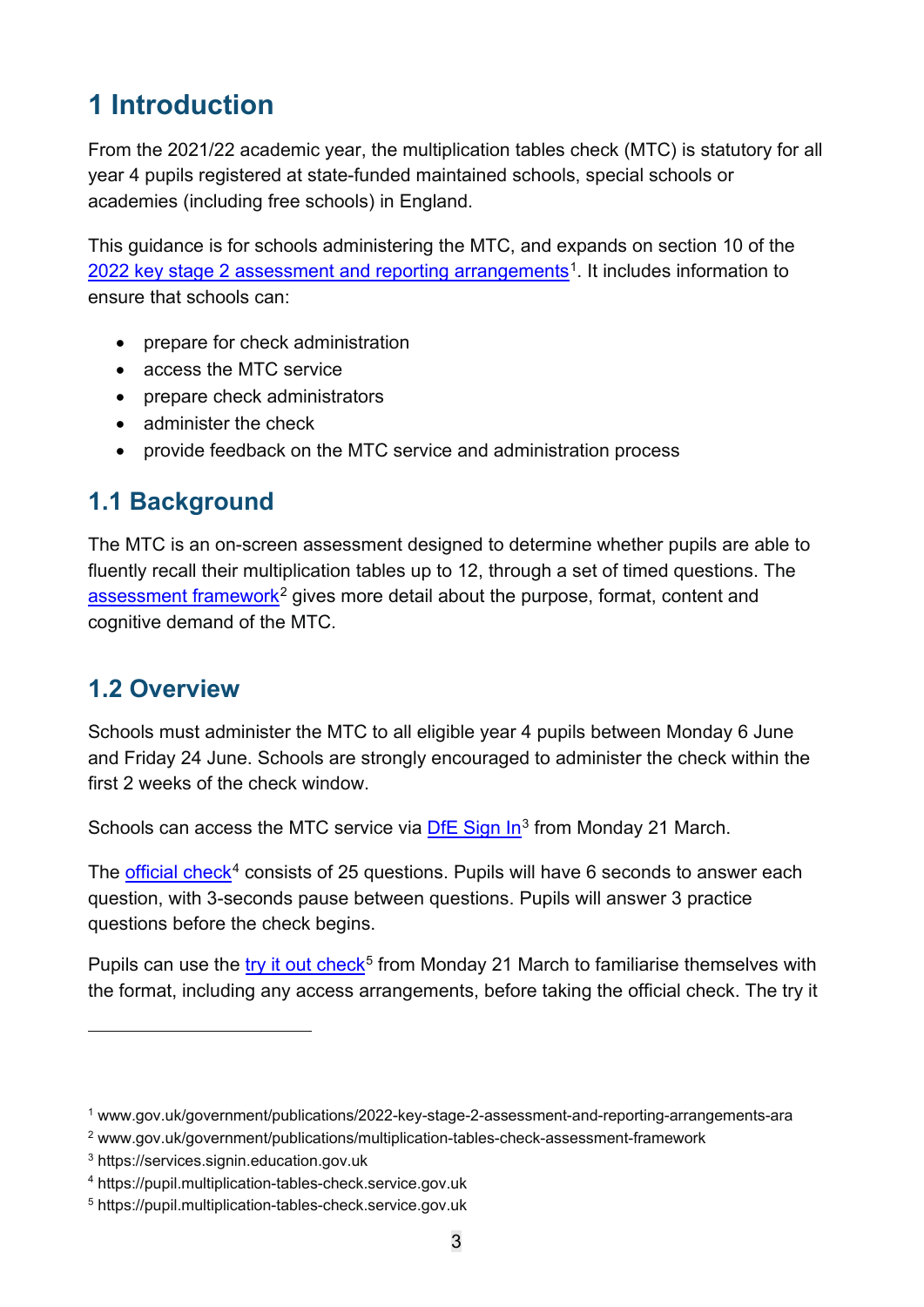out check is consistent with the official check and allows pupils the opportunity to try out the 25 questions. These questions will be the same if the try it out check is taken more than once.

# <span id="page-3-0"></span>**1.3 Important dates**

| <b>Date</b>                           | <b>Action</b>                                                                                               |
|---------------------------------------|-------------------------------------------------------------------------------------------------------------|
| Monday 21 March                       | Schools can access the MTC service via DfE Sign-in.                                                         |
| Monday 6 June to<br>Friday 24 June    | MTC administration period.                                                                                  |
| Friday 24 June (no<br>later than 5pm) | Deadline for schools to submit their headteacher's<br>declaration (HDF) form.                               |
| Monday 27 June                        | Results (a total score for each pupil) available in the 'View<br>pupil results' section of the MTC service. |

# <span id="page-3-1"></span>**1.4 Maladministration**

The term maladministration refers to any act that:

- affects the integrity, security or confidentiality of the national curriculum assessments
- could lead to results that do not reflect pupils' unaided work

Your school could be subject to a maladministration investigation if it does not comply with the following:

- this check administration guidance
- 2022 KS2 ARA

If following an investigation, the Standards and Testing Agency (STA) decides maladministration has occurred, the results for a whole cohort, groups of pupils or individual pupils will be annulled.

Misunderstandings about correct check administration can lead to allegations of maladministration. To avoid this, ensure all staff, participating pupils and their parents understand:

- how the check will be administered
- what assistance is and is not allowed in the check
- how any access arrangements will be used

Concerns about the administration of the check, or any allegations of maladministration (which could include cheating), should be reported to STA by contacting the national curriculum assessments helpline on 0300 303 3013 or [assessments@education.gov.uk.](mailto:assessments@education.gov.uk)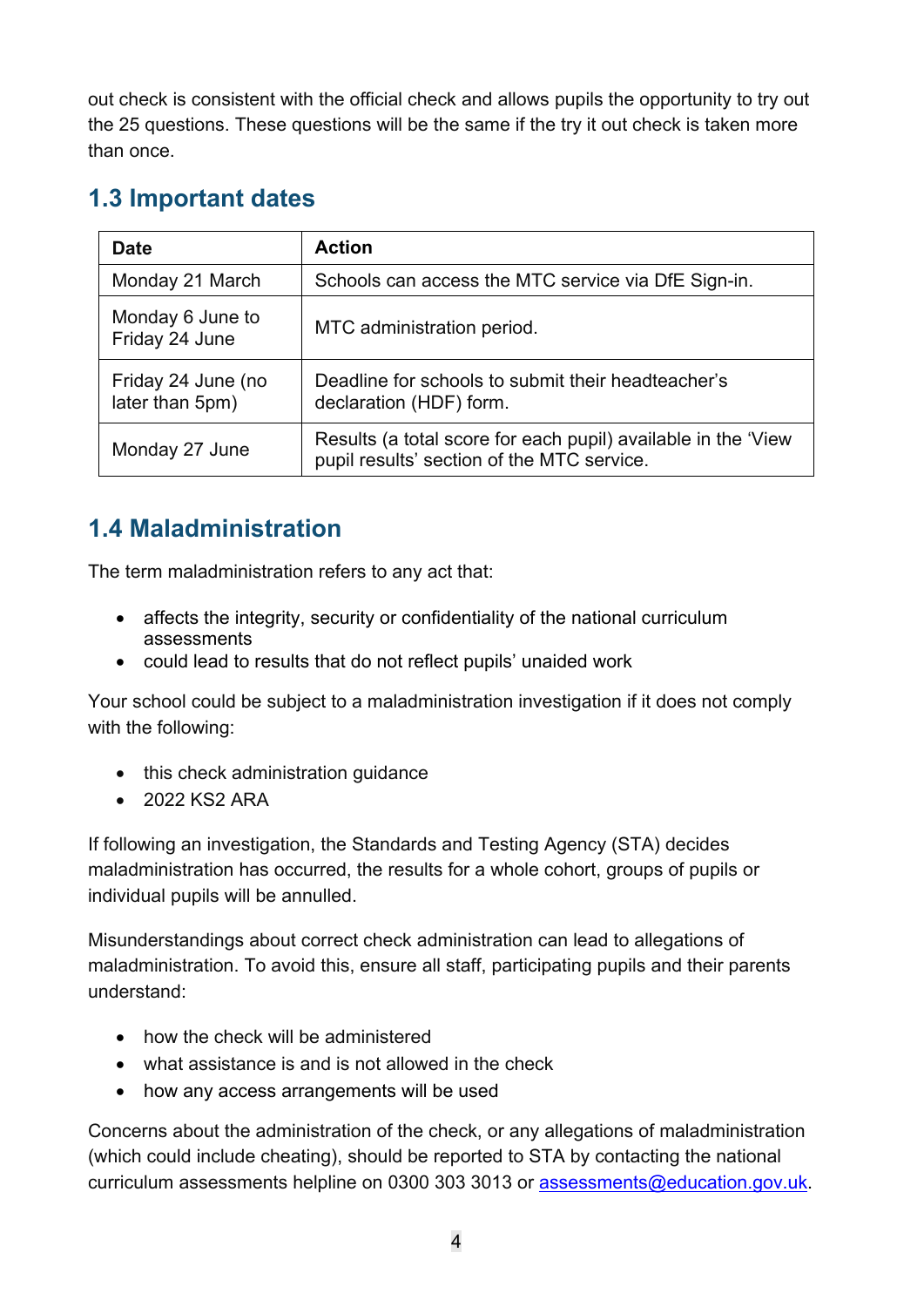# <span id="page-4-0"></span>**1.5 Accessing the MTC service**

All schools with year 4 pupils will be able to access the MTC service through [DfE Sign-in](https://services.signin.education.gov.uk/)<sup>[6](#page-4-2)</sup> from Monday 21 March.

DfE Sign-in approvers can add the 'multiplication tables check' service to their own account or other user accounts. They can do this by selecting 'add services to my account' or for other users via the 'manage users' section, when logged in to DfE Sign-in.

If you do not have a DfE Sign-in account, please access DfE Sign-in and select 'Create a DfE Sign-in account'. Once you have created the account, log in to DfE Sign-in and select 'organisations', and 'request an organisation', then enter the unique reference number (URN) or name of your school. The request will be sent to the DfE Sign-in approver for your school, to approve your request, and assign the 'multiplication tables check' service.

For information on the DfE Sign-in service, including managing users, follow the [DfE](https://interactions.signin.education.gov.uk/e6a970d9-3dcf-474d-9ce7-1e92fd7544ab/usernamepassword?clientid=help&redirect_uri=https://help.signin.education.gov.uk:443/auth/cb)  [Sign-in Help](https://interactions.signin.education.gov.uk/e6a970d9-3dcf-474d-9ce7-1e92fd7544ab/usernamepassword?clientid=help&redirect_uri=https://help.signin.education.gov.uk:443/auth/cb)<sup>[7](#page-4-3)</sup> available when logged into your account. If you are unable to find the answer to your question you can contact [DfE Sign-in](https://help.signin.education.gov.uk/contact-us)<sup>[8](#page-4-4)</sup> for further support.

# <span id="page-4-1"></span>**1.6 Help and support**

These videos demonstrate how schools use the MTC service and enable access arrangements:

[Multiplication tables check: administration guidance](https://www.youtube.com/watch?v=QN8koK9_ifM)

[Multiplication tables check: access arrangements](https://www.youtube.com/watch?v=EOj3ZPv2mqQ)

There is separate [MTC IT guidance](https://www.gov.uk/guidance/multiplication-tables-check-it-guidance)<sup>[9](#page-4-5)</sup> for support staff who manage the school's ICT network.

For queries about administering the check, contact the national curriculum assessments helpline on 0300 303 3013 or email [assessments@education.gov.uk.](mailto:assessments@education.gov.uk)

<span id="page-4-2"></span><sup>6</sup> https://services.signin.education.gov.uk/

<span id="page-4-3"></span><sup>7</sup> https://help.signin.education.gov.uk/

<span id="page-4-4"></span><sup>8</sup> https://help.signin.education.gov.uk/contact-us

<span id="page-4-5"></span><sup>9</sup> www.gov.uk/guidance/multiplication-tables-check-it-guidance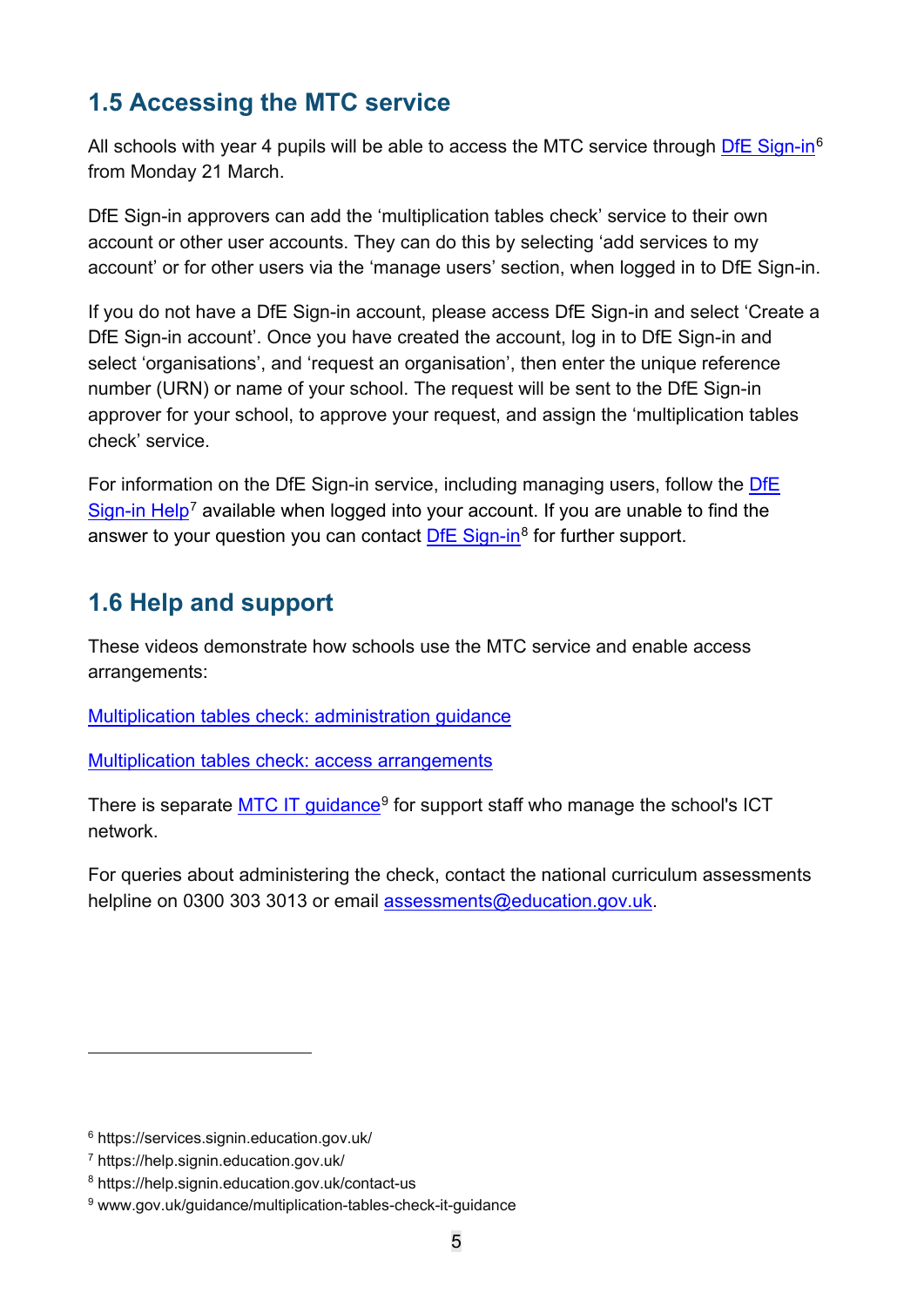# <span id="page-5-0"></span>**2 Preparing for the check**

From Monday 21 March, schools should access the MTC service via [DfE Sign-in](https://services.signin.education.gov.uk/)<sup>[10](#page-5-3)</sup> to:

- check their pupil register and ensure all eligible pupils are included and their details are correct
- generate a school password and pupil identification numbers (PINs) on the days they are administering the try it out check
- allow pupils to use the try it out check to familiarise themselves with the format
- enable access arrangements for any pupils who need them
- allow pupils to use the try it out check to see if access arrangements meet their needs
- record reasons if any pupil will not be taking the check

Schools should also prepare:

- check administrators
- devices for pupils to take the check
- rooms

# <span id="page-5-1"></span>**2.1 Check administrators**

The check should be administered by a member of school staff, such as a teacher or teaching assistant, who is:

- familiar with this guidance
- familiar with the digital devices being used
- known to the pupils

## <span id="page-5-2"></span>**2.2 Preparing rooms**

Schools should administer the check in a room that is quiet and provides a comfortable, well-lit space.

To prepare rooms for the check, you should:

- remove or cover any displays or teaching materials that could provide pupils with an advantage, such as times tables posters on walls
- ensure pupils do not have a pen or pencil, paper, calculator, mobile phone, smart watch or other items that may provide them with an advantage during the check

<span id="page-5-3"></span><sup>10</sup> https://services.signin.education.gov.uk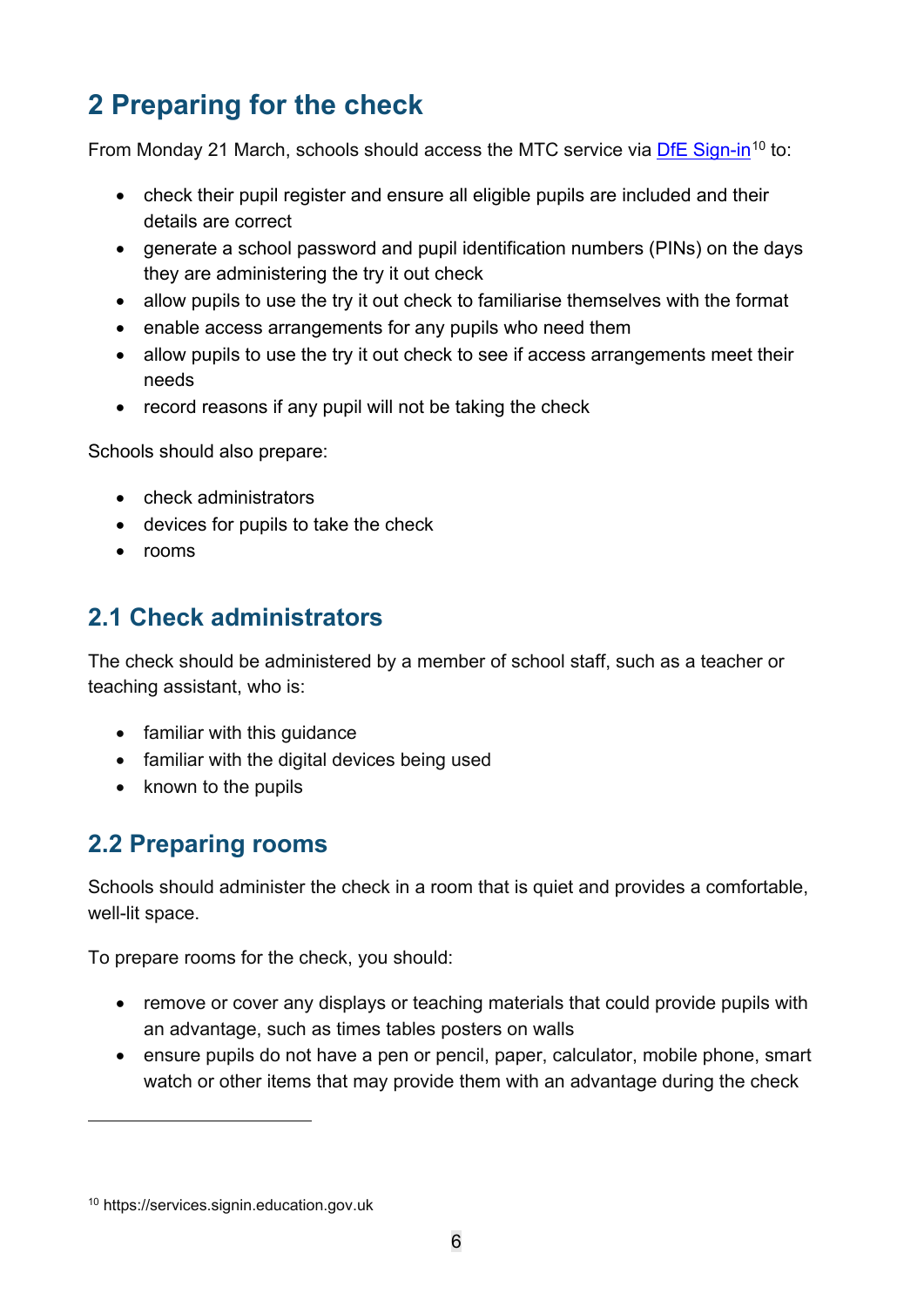- ensure seating arrangements will allow all pupils to work quietly and independently
- ensure pupils will not be distracted by other pupils or their digital devices
- ensure the digital devices are switched on, charged and in good working order before pupils enter the room
- ensure sufficient space is provided to accommodate access arrangements

Schools may find it helpful to have the sign-in page for the [official](https://pupil.multiplication-tables-check.service.gov.uk/) check<sup>[11](#page-6-2)</sup> loaded on devices before pupils enter the room.

# <span id="page-6-0"></span>**2.3 Equipment**

Schools can use any of the following digital devices to access the check:

- PC
- Mac
- laptop
- tablet

The MTC IT quidance<sup>[12](#page-6-3)</sup> sets out the essential technical requirements.

# <span id="page-6-1"></span>**2.4 Deciding on input methods**

Pupils can input their answers using a keyboard, touchscreen or mouse. Schools are best placed to decide which input method is best suited to their pupils.

Research from the 2021 optional check suggests that in this type of timed assessment, year 4 pupils may benefit from using a keyboard or a touchscreen rather than a mouse. Schools should decide which input method to use based on their knowledge of individual pupil needs but should only consider using a mouse if a pupil regularly uses one as part of normal classroom practice and has the necessary motor skills.

Schools should use the try it out check to confirm which input method is best suited for the pupil.

<span id="page-6-2"></span><sup>11</sup> https://pupil.multiplication-tables-check.service.gov.uk

<span id="page-6-3"></span><sup>12</sup> www.gov.uk/guidance/multiplication-tables-check-it-guidance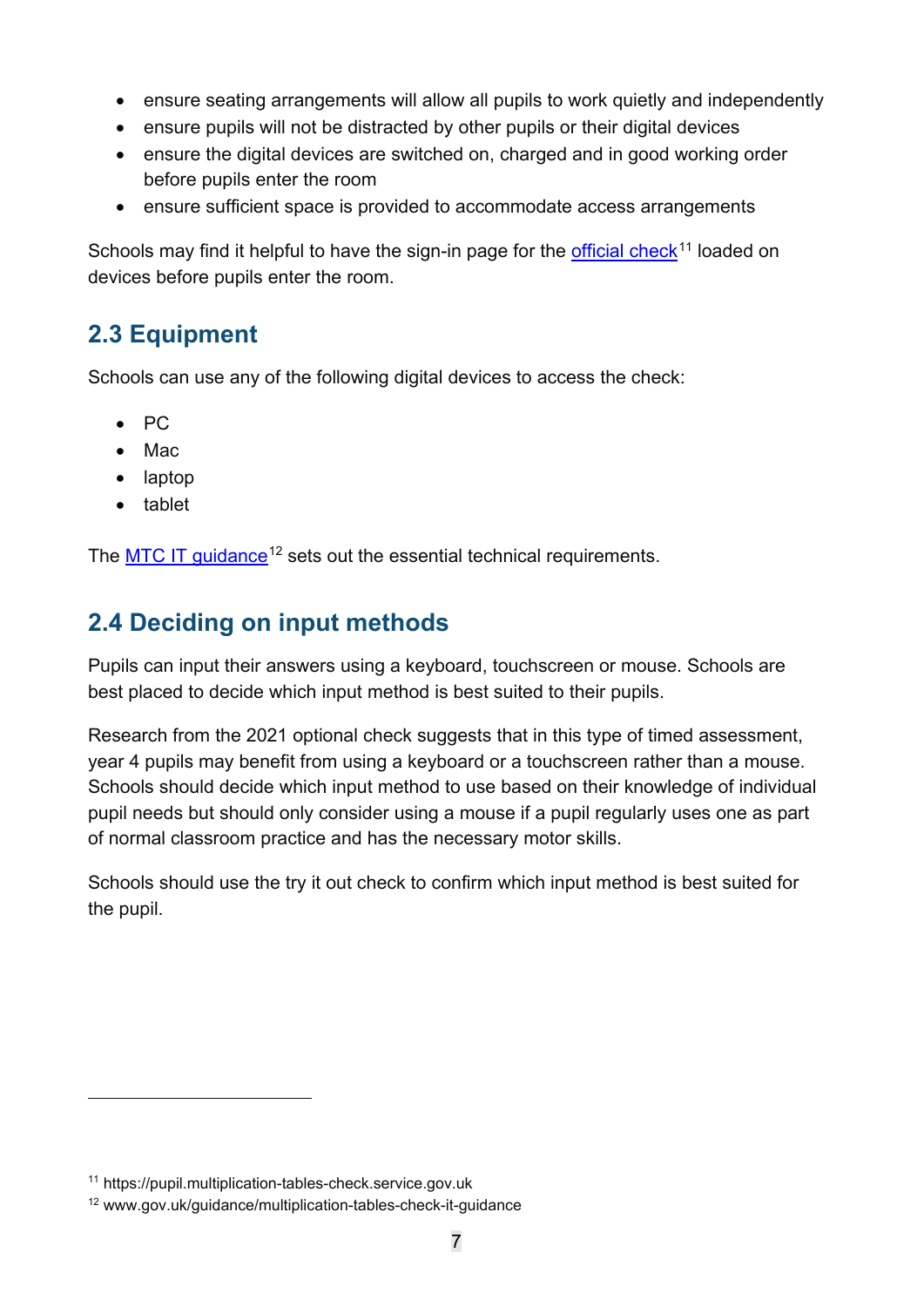# <span id="page-7-0"></span>**2.5 View, add or edit pupils on your register**

All year 4 pupils should be registered for the check, including pupils who do not participate.

You can register pupils from Monday 21 March until the end of the check period on Friday 24 June.

From the MTC homepage, select 'View, edit and add pupils on your register'. The register will be pre-populated with the autumn year 4 census data for your school. If needed, you can add pupils by selecting 'Add pupil' or 'Add multiple pupils'.

## **Add a pupil's alternative name**

When pupils log in to the try it out check and the official check, they will see their name onscreen. If a pupil is known by a name other than their legal name reported on the census, you can add their alternative name so they will see it when they take the check. To do this, select the pupil and add their alternative name into the 'Known as' fields.

## **Organise pupils into groups**

You can organise pupils into classes or smaller groups. This will make administering the check easier as you can select a group when generating PINs, recording pupils as not taking the check, or arranging restarts.

From the homepage, select 'Organise pupils into groups' and then 'Create new group'. Name the group and select the pupils you want to add to it, then select 'Confirm'. You can edit groups until the check period ends on Friday 24 June.

# <span id="page-7-1"></span>**2.6 Provide a reason why a pupil is not taking the check**

If the headteacher decides a pupil should not take the check, they must record the reason on the MTC service. The headteacher's decision regarding participation is final.

Pupils should not take the check if:

- they are absent during the entire 3-week check window
- they are unable to participate, even when using access arrangements
- they are unable to answer the easiest questions or are working below the national curriculum expectation for [year 2 in multiplication tables](https://www.gov.uk/government/publications/national-curriculum-in-england-mathematics-programmes-of-study)<sup>[13](#page-7-2)</sup>

<span id="page-7-2"></span><sup>13</sup> www.gov.uk/government/publications/national-curriculum-in-england-mathematics-programmes-of-study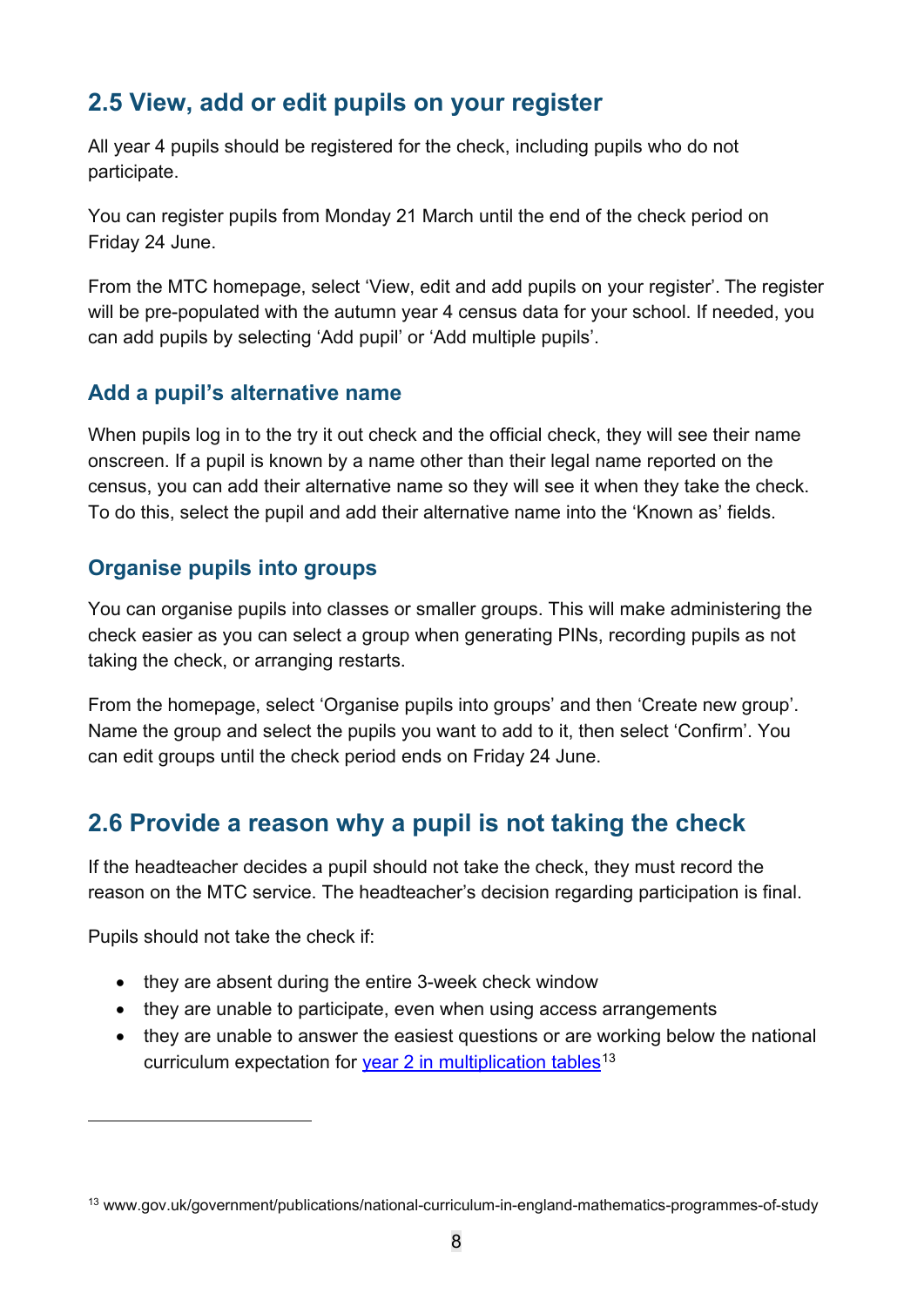• they have just arrived in school during the check period and there is not enough time to establish the pupil's abilities—for example, pupils with English as an additional language (EAL)

Schools can also record a pupil as not taking the check if:

- they have left the school
- they appear on the register in error

To record a pupil as not taking the check, select 'Provide a reason why a pupil is not taking the check' on the homepage, then 'Select pupils and reason'. Select the reason and the pupils who will not take the check, then select 'Confirm'.

These pupils will then appear on the 'Provide a reason why a pupil is not taking the check' page. If a pupil has been withdrawn in error, select 'Remove'.

## <span id="page-8-0"></span>**2.7 Access arrangements**

Access arrangements may be appropriate for pupils with specific needs who require additional arrangements so they can take part in the MTC. This includes pupils:

- with an education, health and care (EHC) plan
- for whom provision is being made in school using the special educational needs and disability (SEND) support system
- whose learning difficulty or disability significantly affects their ability to access the check
- who have behavioural, emotional or social difficulties
- with EAL and who have limited fluency in English

Schools do not need to request permission to use access arrangements. However, the support given should be based primarily on normal classroom practice and must never advantage or disadvantage pupils.

Schools that do not comply with these requirements could be subject to a maladministration investigation.

#### **Enable access arrangements**

Check administrators can enable access arrangements for pupils with specific needs. Select 'Enable access arrangements for pupils who need them' from the homepage, then 'View pupils and assign arrangements'. Type the pupil's name into the search bar and select the access arrangements required, then 'Save'. You can assign more than one access arrangement to a pupil, if required.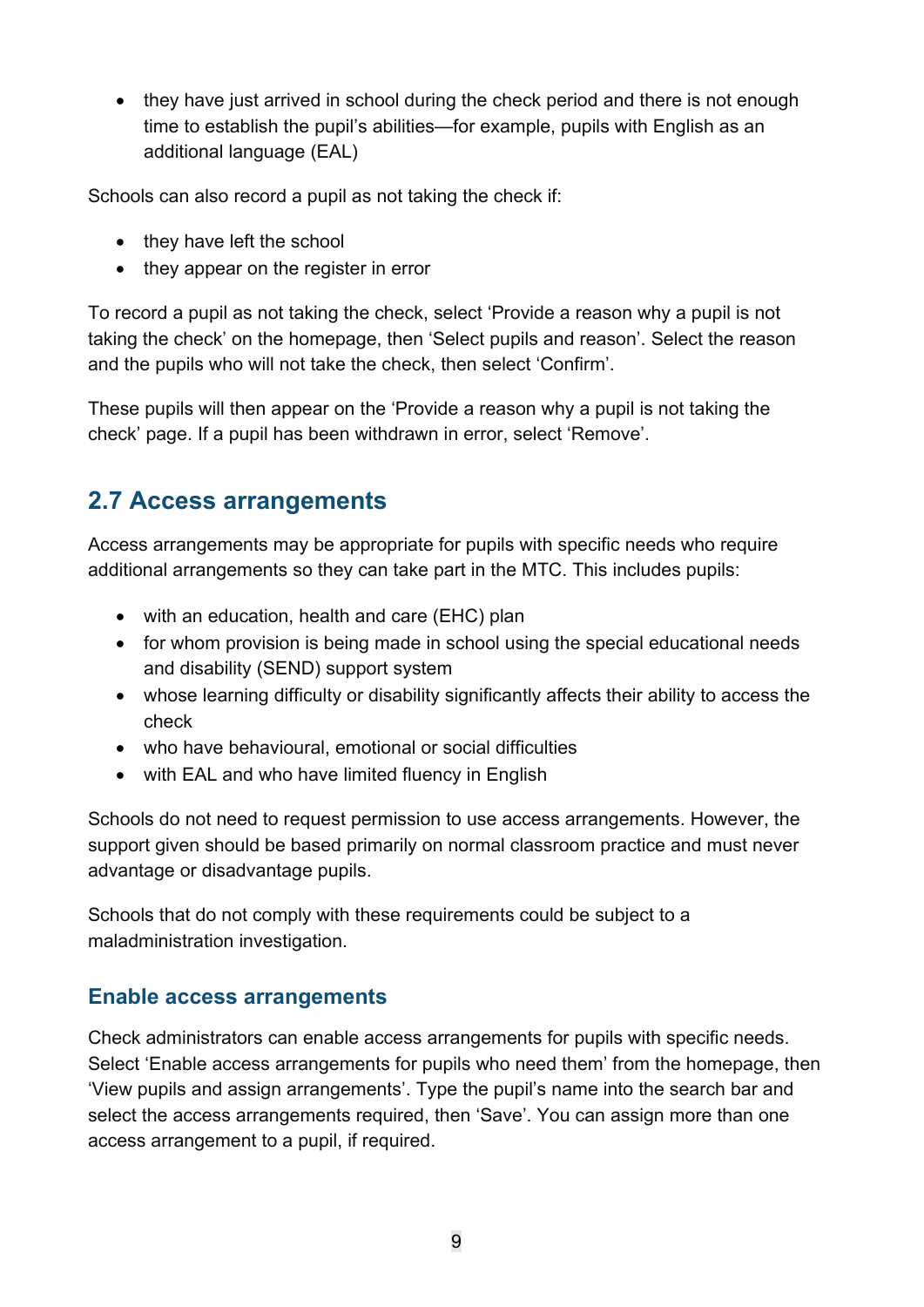When enabling the access arrangements 'Audio Version', input assistant, and 'Pause – 'Next' button between questions' you should also provide a reason, then 'Save'.

Pupils should familiarise themselves with access arrangements using the try it out check to ensure the arrangements meet their needs before taking the official check.

If access arrangements have been enabled for a pupil, the arrangements will automatically be available to the pupil in the try it out check and the official check. When the pupil signs in, they will see a list of the access arrangements enabled.

#### **Colour contrast**

The standard version of the check includes black text on a white background. If colour contrast is enabled for a pupil, they will be able to change the text and background colours to one of the following combinations:

- vellow on black
- black on blue
- black on peach
- blue on cream

#### **Font size**

If font size is enabled for a pupil, they will be able to increase or decrease the size of the text and number pad on the screen.

#### **Pause 'next' button between questions**

The standard version of the check includes 3-seconds pause between questions. If this is not long enough for a specific pupil, or the pace of the check may disadvantage the pupil, a 'Next' button can be enabled. Instead of 3-seconds pause, the pupil can select 'Next' when they are ready to start a new question. The check administrator should be aware the next question will not appear until the pupil selects the 'Next' button and may consider prompting them to select it, if needed. There is a 30-minute time limit to complete the check using this access arrangement.

Please note this access arrangement does not extend the time given to answer each question.

#### **Remove on-screen number pad**

Enabling this feature will remove the on-screen number pad. This may be useful to support pupils who are distracted by it, or do not plan to use it. Only the question-andanswer box will show on the screen. The pupil will need a keyboard to enter their response.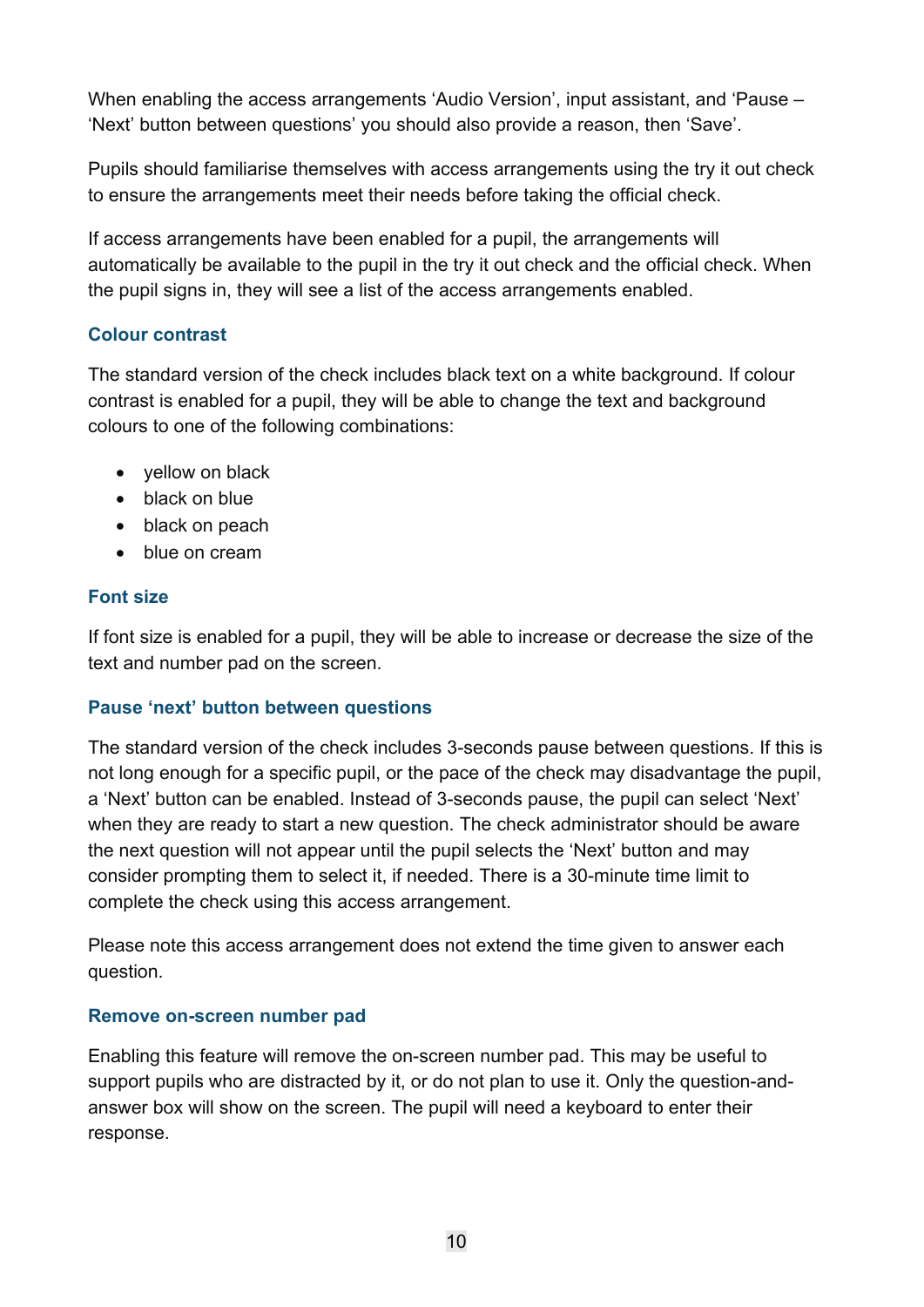#### **Input assistance**

An input assistant is someone who enters answers dictated by the pupil. An input assistant can be used when a pupil is:

- unable to enter their own answers
- able to input, but inputting causes physical discomfort
- able to input, but inputs very slowly
- able to input, but finds inputting very difficult

The input assistant must enter their name at the start of the official check and then accurately input the answers dictated by the pupil. They must not be another pupil or a relative, carer or guardian of the pupil.

#### **Audio version**

If the audio version is enabled, it will read aloud all text displayed on the screen, including the instructions, questions and the answer inputted after each key press. Pupils can also use 'Tab' and 'Shift + Tab' to navigate through the elements displayed onscreen.

Schools should administer the MTC to pupils who are using the audio version in a separate room or provide headphones to avoid the audio version distracting other pupils taking the check at the same time.

The MTC does not support third-party screen readers due to incompatibility with the timed element of the check. We recommend using Chrome or Safari web browsers with the audio version. The audio version will not work with Internet Explorer or Edge due to technical limitations.

#### **Audible time alert**

Pupils with a visual impairment may not be able to see the on-screen question timer. If the audible time alert is enabled for a pupil, a beep will sound 2 seconds before the end of each question, then a different beep will sound to signal the end of each question.

#### **Additional time**

Pupils cannot have additional time to complete the MTC questions. The purpose of the check is to determine whether pupils can recall their times tables fluently. Additional time would remove the fluent recall element of the check.

## <span id="page-10-0"></span>**2.8 Generate password and PINs**

Pupils will access the official check and try it out check using a PIN and school password, generated by the school on the day of administration. Pupils must only sign in to the MTC using the PIN assigned to them. Your school's password and pupil PINs will change each day.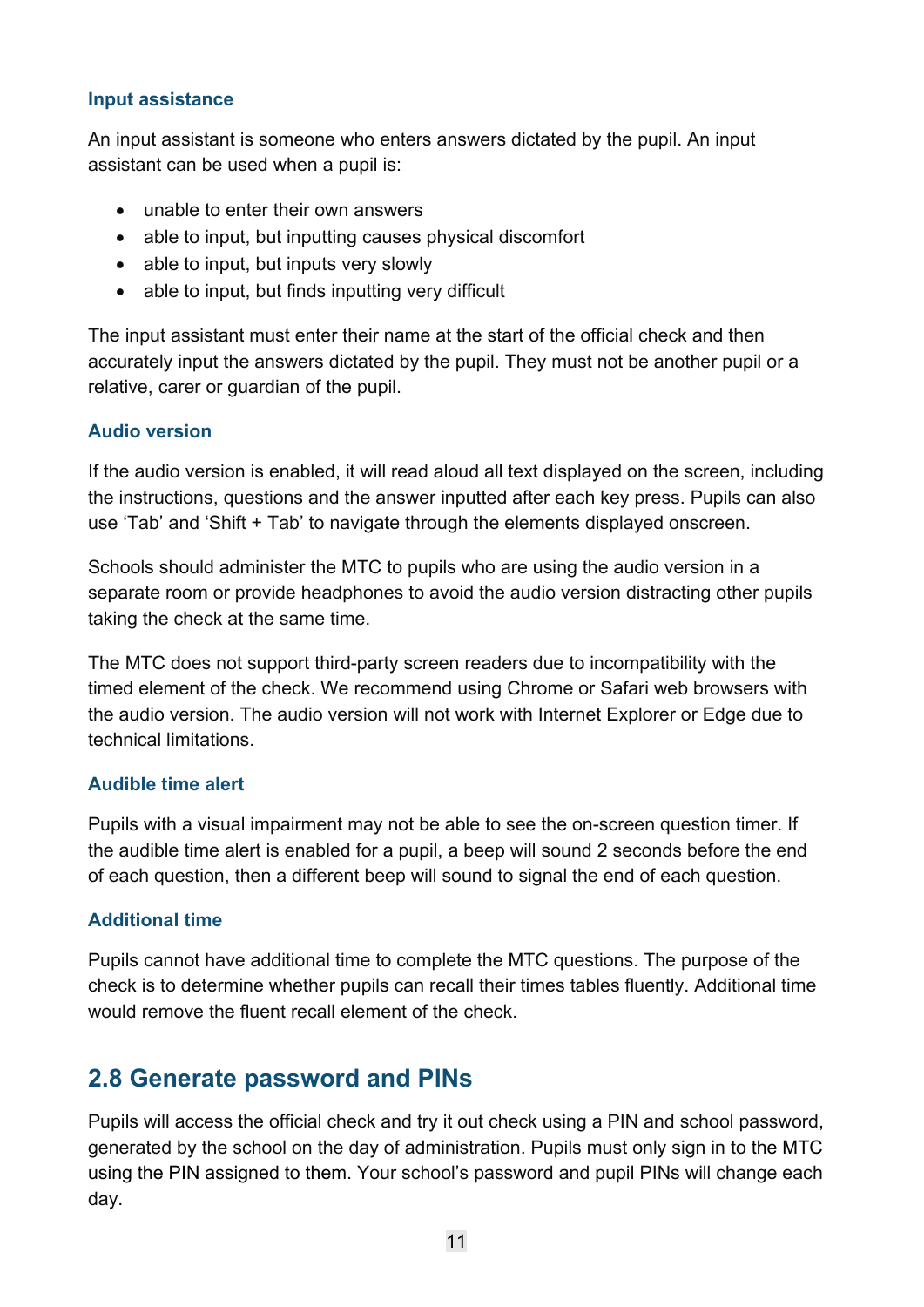There are separate PINs for the try it out check and the official check. It is important that school staff do not confuse the different versions during the 3-week check window when both services are available. Schools can print their pupils' PINs on slips, which clearly state if they are for the try it out check or the official check.

## **PINs for the try it out check**

Schools can generate try it out PINs from Monday 21 March until the end of the check period on Friday 24 June.

Pupils can use their PINs for the try it out check multiple times throughout the day. Schools can generate PINs from 6am but pupils cannot use them until 8am. They will expire at 4pm each day, so schools will have to generate a new school password and pupil PINs if pupils use the try it out check on more than one day.

To generate a school password and PINs, select 'Generate and view password and PINs for the try it out and official check' from the MTC homepage, then select 'Try it out', then select 'Generate password and PINs for the try it out check'. Select the pupils, or group of pupils, then select 'Confirm' on the green bar to generate PINs for those pupils.

You can print the PINs by selecting the pupils, or groups, then selecting 'Print selected'. You will notice the printed slips have a 'Try it out' watermark.

## **PINs for the official check**

PINs for the official check can only be used once on the day they are generated and will expire at 4pm. This part of the service will only be available when the check period begins on Monday 6 June. Schools can generate PINs from 6am, but pupils cannot use them until 8am.

On the days you administer the official check, select 'Generate and view password and PINs for the try it out and official check' from the homepage, then select 'Official check', then select 'Generate password and PINs for the official check'. Select the pupils, or group of pupils, and then select 'Confirm' on the green bar to generate PINs for those pupils.

You can print the PINs by selecting the pupils, or groups, then selecting 'Print selected'. You will notice that the printed slips have 'Official' on them.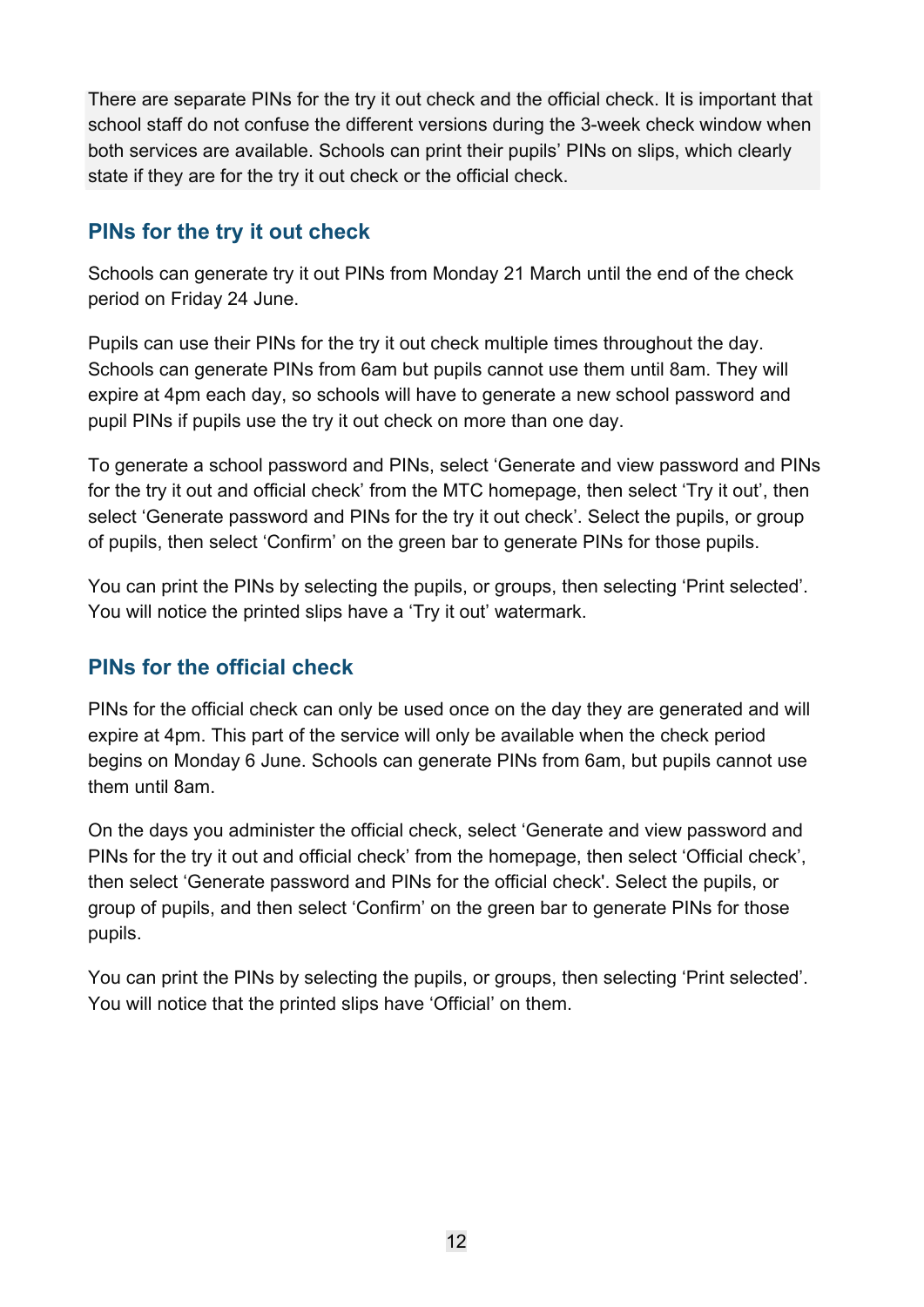## <span id="page-12-0"></span>**2.9 Preview the check**

Pupils can use the [try it out](https://pupil.multiplication-tables-check.service.gov.uk/) check<sup>[14](#page-12-1)</sup> from Monday 21 March.

Pupils must log in using their try it out PIN and school password.

It contains 3 practice questions, followed by 25 questions.

The try it out check is designed to help pupils familiarise themselves with the process and format, including the use of access arrangements. There is only one set of questions, but pupils can take the try it out check as many times as they need to.

Pupils will not receive a result for any questions they complete in the try it out check.

Access arrangements used in the try it out check will automatically be enabled for the pupil when they log in to the official check.

<span id="page-12-1"></span><sup>14</sup> https://pupil.multiplication-tables-check.service.gov.uk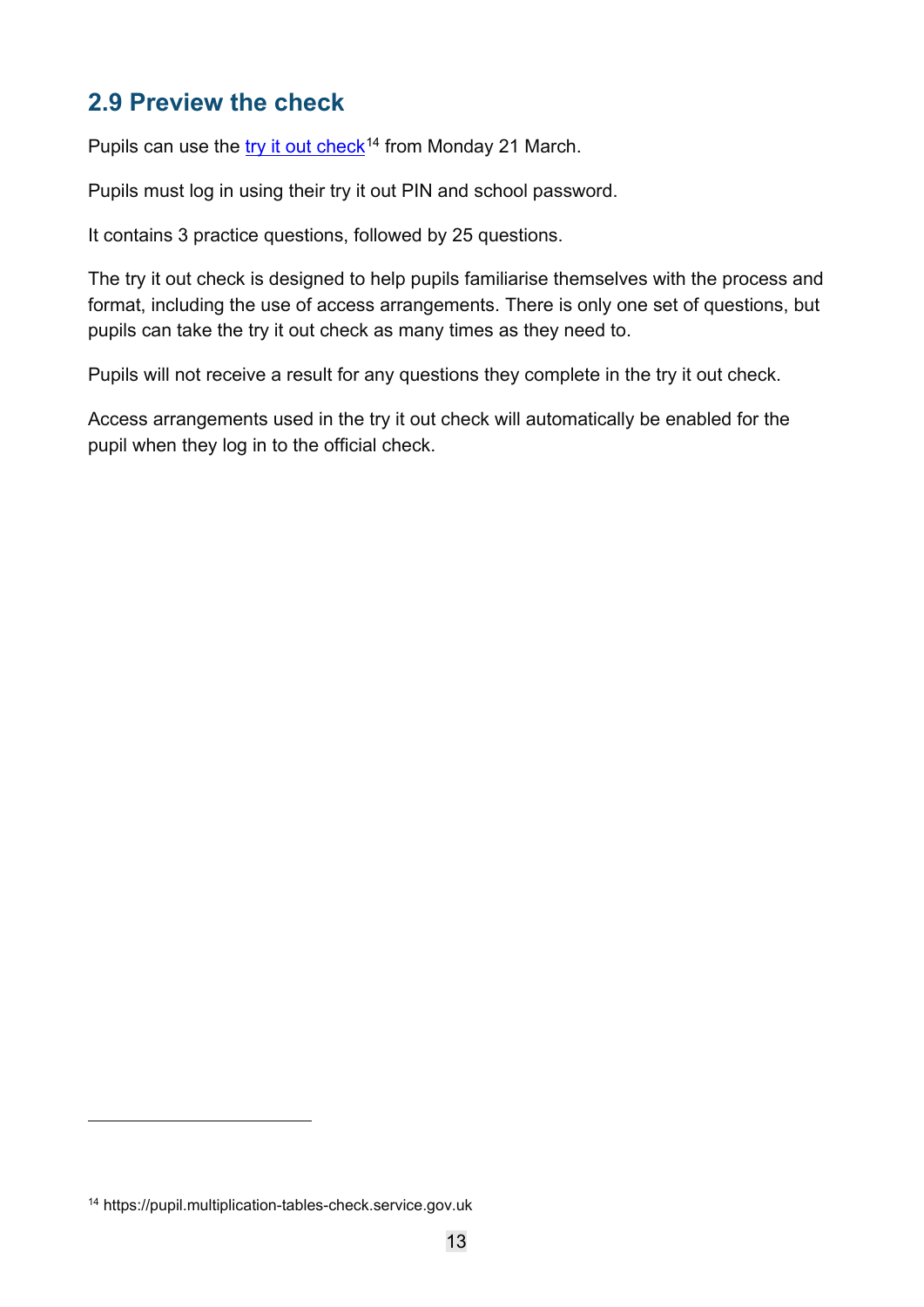# <span id="page-13-0"></span>**3 Administering the check**

# <span id="page-13-1"></span>**3.1 Check administration period**

Schools must administer the official check between Monday 6 June and Friday 24 June. Schools are strongly encouraged to administer the check within the first 2 weeks. This leaves the final week for pupils who were absent during the first 2 weeks or in case of any delays to administration due to technical difficulties.

When planning your timetable to administer the check, you should consider how many pupils will take the check at the same time. You can administer the check to individuals, small groups or a whole class.

Pupils who have taken the check do not need to be kept separate from pupils who have not yet taken it.

## <span id="page-13-2"></span>**3.2 Overview of the pupils' experience**

The first screen pupils will see requires the school password and their PIN. School passwords and PINs have been designed to enable most year 4 pupils to sign in by themselves, but a check administrator should supervise the process. When administering the official check, you should ensure pupils have PIN slips with 'Official' on them and do not contain the 'Try it out' watermark.

The pupil will then see a screen with their name, date of birth, and the school name. If their details are correct, they can press 'Next' to continue.

If they are incorrect, they should press 'Sign out' to return to the sign in screen and tell the check administrator. The check administrator should confirm that the pupil has entered their details and PIN correctly.

The welcome screen provides instructions.

Pupils should select 'Start now' to begin the practice questions. When they have answered the 3 practice questions, they will see a screen confirming the practice is complete.

When they are ready, the pupil should select 'Next' to move to the start page. They can then select 'Start now' to begin the check.

When pupils have completed the check, they will see a screen confirming they have finished and should wait for the check to upload.

When their responses have uploaded, pupils can select 'Sign out' to exit the check, or 'Feedback' to give feedback about their experience.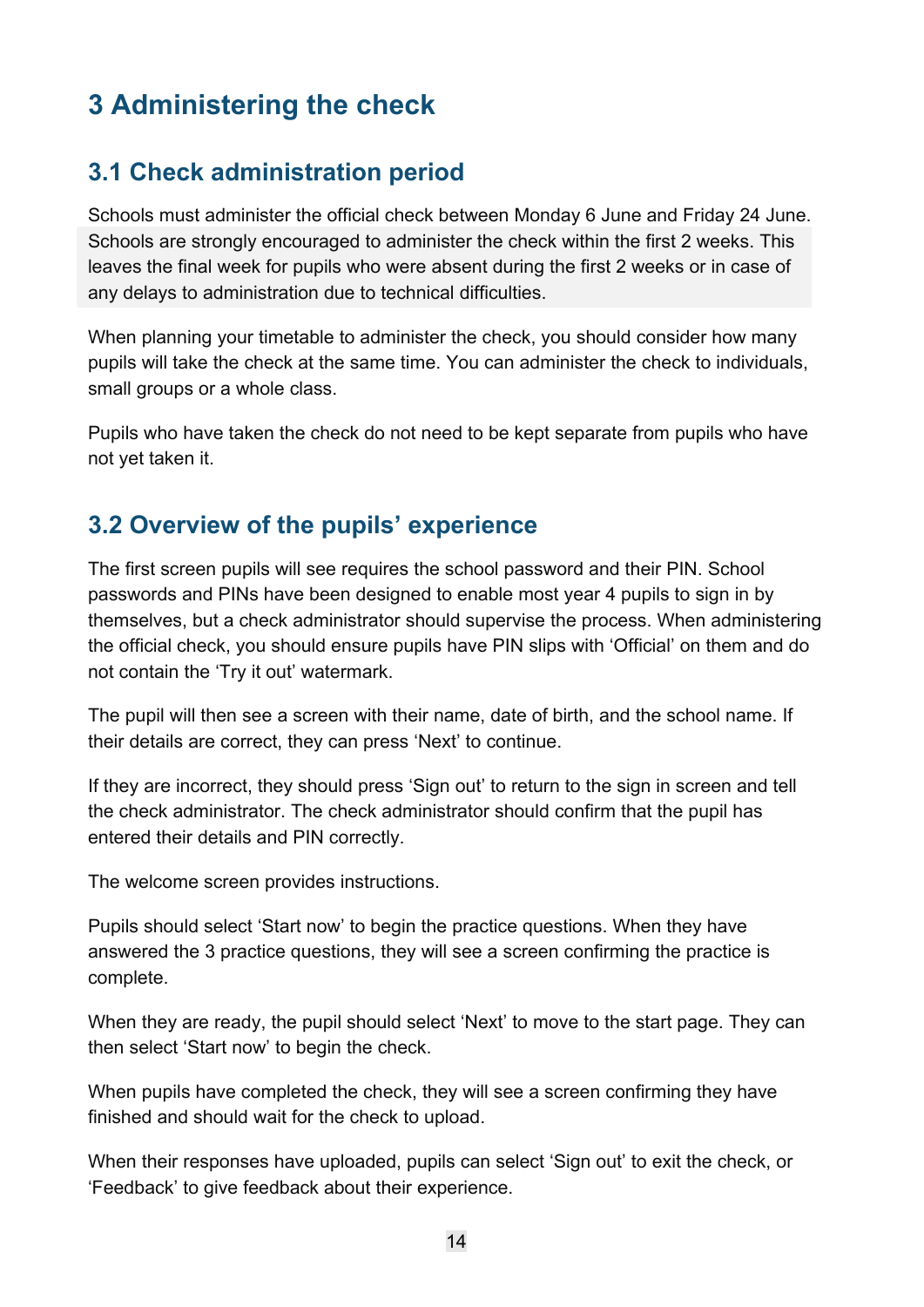# <span id="page-14-0"></span>**3.3 Instructions to pupils**

Schools should introduce the MTC as consistently as possible, noting some pupils may require more explanation to understand the instructions.

The following text provides an example of how you could introduce the check:

"In this activity, you are going to be asked 25 times tables questions.

First, there are 3 practice questions. You can use these to practise putting in your answers."

(For pupils using a PC or laptop with a touchscreen) "You can use the number pad on your keyboard or the numbers on screen using a touchscreen."

(For pupils using a mouse) "You can use the numbers on screen using the mouse."

(For pupils using a tablet) "Put in your answer using the numbers on the touchscreen."

"When the questions start, you will have 6 seconds to answer each question. The system will automatically accept your answer after 6 seconds.

You do not need to press the 'Enter' button if you do not want to, but you can bring up the next question sooner by pressing or selecting 'Enter'.

There will be 3-seconds pause between each question.

You cannot pause or stop the check once you have started.

When you have finished the check, you can leave comments to say how you found it by selecting the 'Feedback' button.

Does anybody have any questions before we begin?

You can now enter your details to sign in."

## <span id="page-14-1"></span>**3.4 Problems or queries during check administration**

#### **Answering pupils' questions**

There is no option for a pupil to pause or stop the check once it has started unless the 'Next question' access arrangement has been enabled for that pupil in advance.

Check administrators should be careful not to say, or do, anything that might give a pupil an advantage as this could lead to a maladministration investigation. If a pupil asks you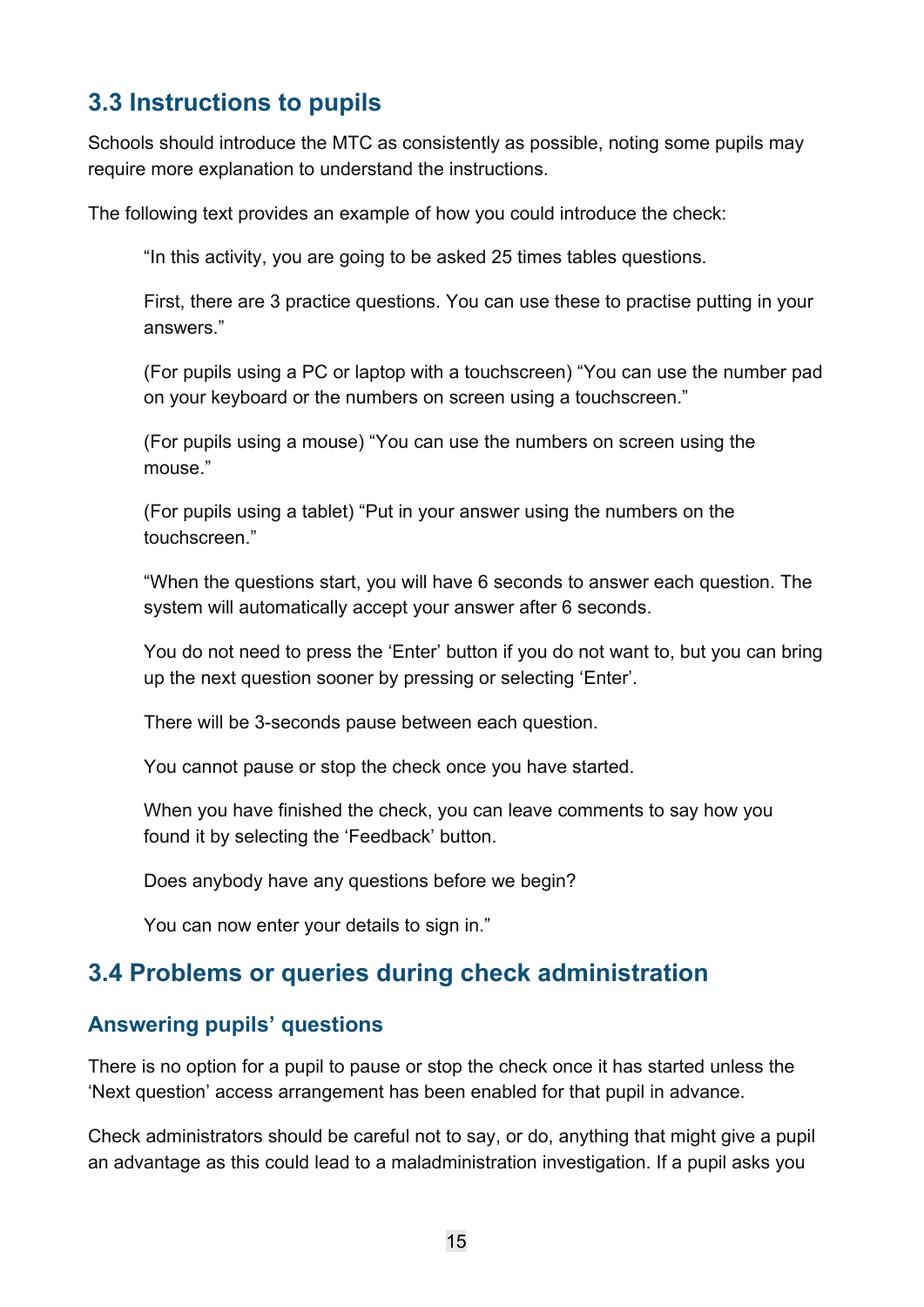how to answer a particular question, explain that you will discuss it with them after the check has finished and tell them to continue.

## **Internet connection issues**

If there is no internet connection at the end of the check, pupils will see a screen confirming that the upload was unsuccessful. If this error occurs, select 'Try upload again' when there is a stable internet connection. Where possible, do not switch off the device. If this does not solve the issue, contact the national curriculum assessments helpline on 0300 303 3013.

## **IT issues**

The [MTC IT guidance](https://www.gov.uk/guidance/multiplication-tables-check-it-guidance)<sup>[15](#page-15-1)</sup> contains essential technical requirements and other recommended actions. If you experience technical issues during the check, speak to your local IT support in the first instance. If you need further advice, contact the national curriculum assessments helpline on 0300 303 3013.

# <span id="page-15-0"></span>**3.5 Select pupils to restart the check**

If a pupil was interrupted during the check, you can allow them to restart it. The pupil will see a different set of questions from their previous attempt. Only the outcome of their final completed attempt will be reported, regardless of which score was higher.

Schools must not allow a pupil to restart the check simply to 'have another go', unless they suffered a significant disruption described below. Pupils can only restart the check twice (allowing them a maximum of 3 attempts).

Restarts are allowed for the following reasons:

- prolonged loss of internet connection during the check and the data could not be recovered at the end
- IT issues—there was a problem with the digital device the pupil was using (for example, device failure or power loss)
- classroom disruption—the pupil was significantly distracted (for example, a fire alarm or building evacuation, illness during the check, or behavioural disruption in the check room)
- did not complete—the pupil did not complete the check (for example, they accidentally closed the check window)

<span id="page-15-1"></span><sup>15</sup> www.gov.uk/guidance/multiplication-tables-check-it-guidance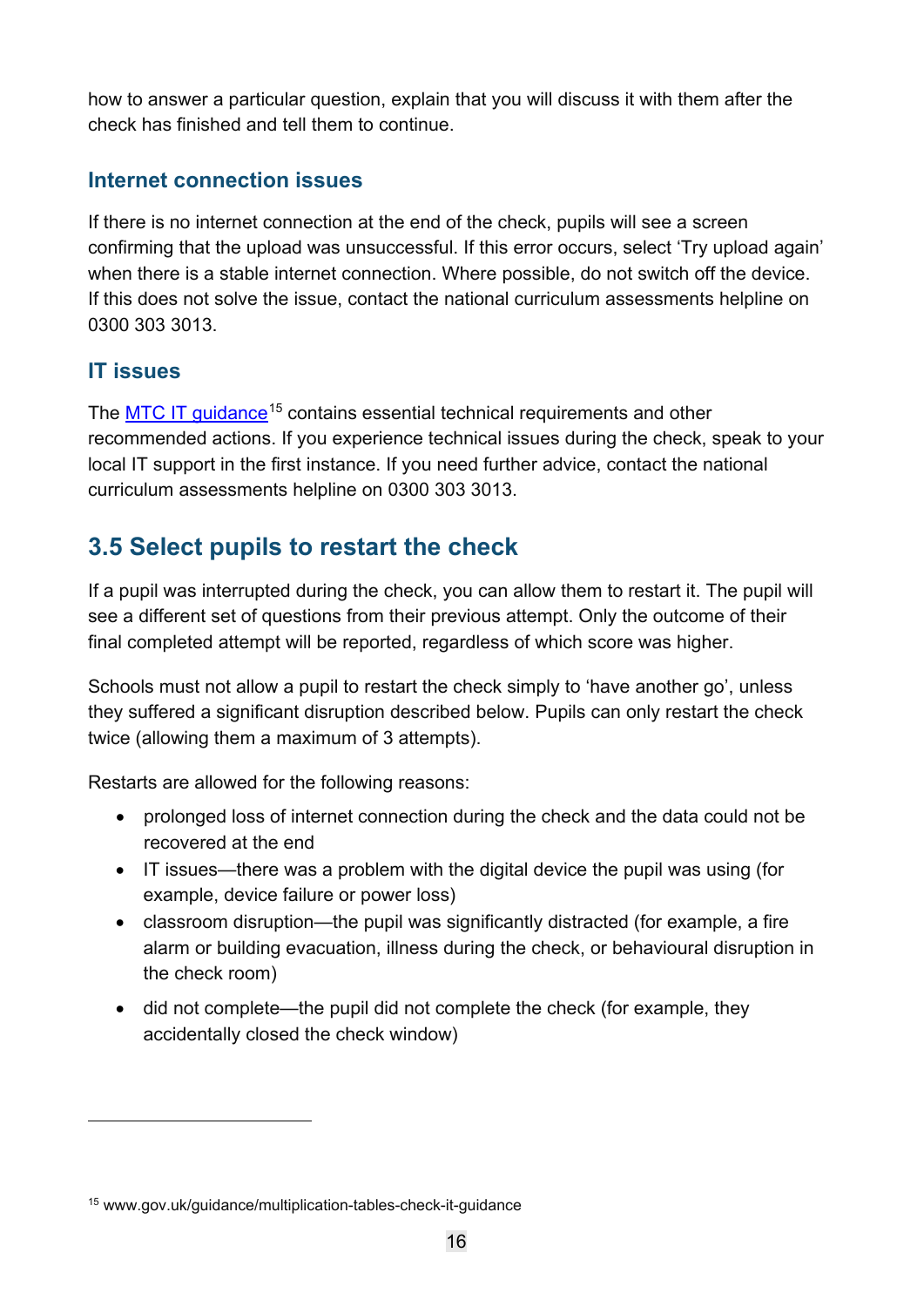To notify STA of a pupil restarting the check, select 'Restarts' from the MTC homepage, then 'Select pupils to restart'. State the reason and which pupils were affected then 'Confirm'.

If a pupil has been selected for a restart in error, select 'Remove restart'.

You will need to generate a new PIN for pupils who are restarting the check, even if they restart the check on the same day as their original attempt.

If the pupil has taken the check but is not showing as complete, you should follow the next steps on the 'See how many pupils have completed the official check' page before generating a restart.

If further support is required, you should contact the national curriculum assessments helpline on 0300 303 3013.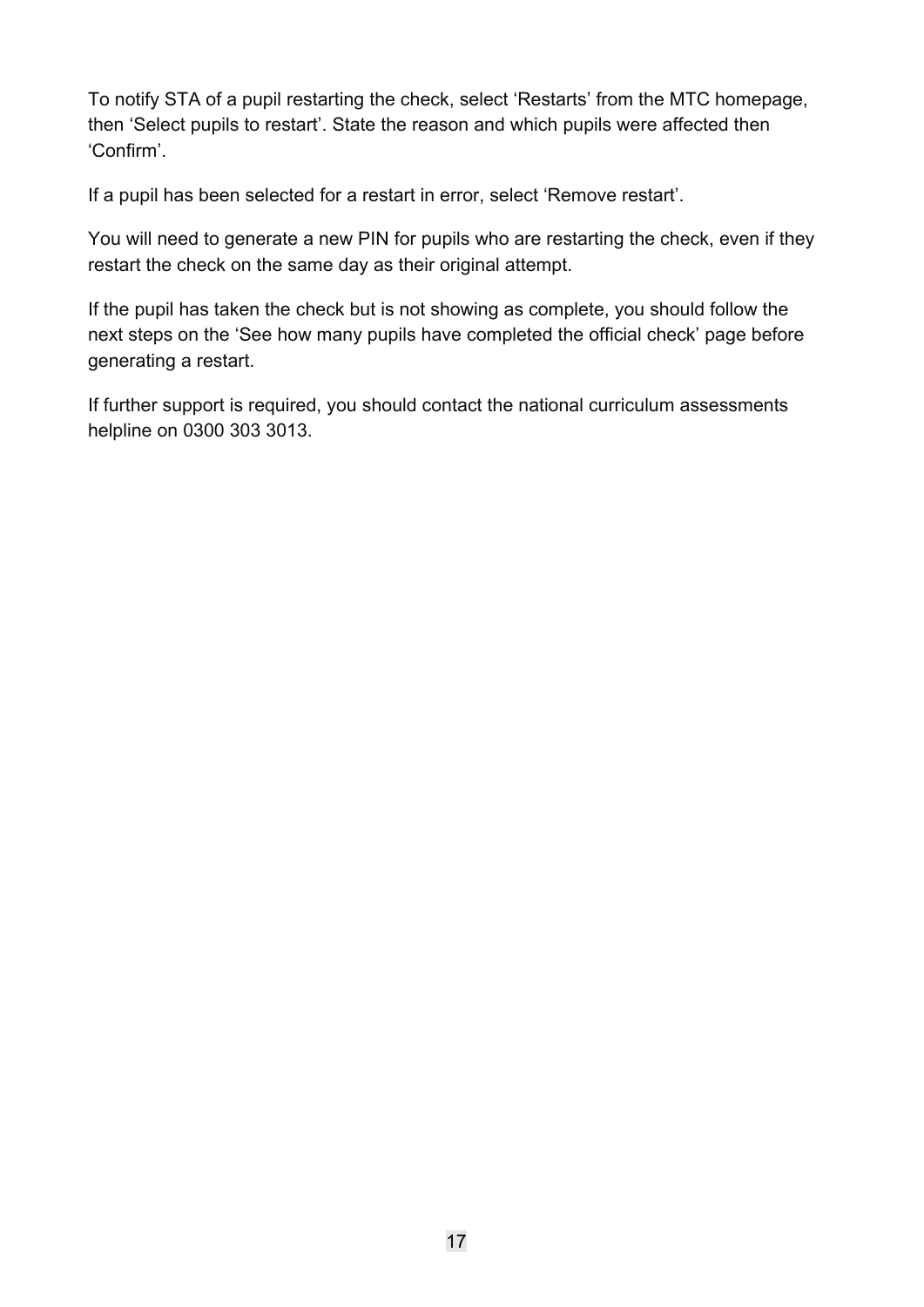# <span id="page-17-0"></span>**4 After the check**

## <span id="page-17-1"></span>**4.1 See how many pupils have completed the official check**

Once a pupil completes the MTC, their status will automatically update to 'Check completed'. The 'See how many pupils have completed the official check' page will also display the reasons for any pupils recorded as not taking the check (see section 2.6).

If there are technical issues with a pupil's check, such as the data not being returned due to prolonged loss of internet, the 'See how many pupils have completed the official check' page will advise on the next steps to take, which may involve the pupil restarting the check.

It is the headteacher's responsibility to ensure that all pupils have a check status of completed or a reason for not taking the check by Friday 24 June.

## <span id="page-17-2"></span>**4.2 The headteacher's declaration form**

Headteachers must submit the headteacher's declaration form (HDF) once all pupils have completed the check, and by no later than 5pm on Friday 24 June. The HDF confirms that either:

- the check was administered according to the guidance
- any issues were reported to STA

You cannot complete the HDF until all pupils have completed the check or have a reason recorded for not taking the check. Failure to complete the HDF by the deadline may result in a maladministration investigation.

Once submitted, you cannot amend the HDF so you should report any mistakes to the national curriculum assessments helpline on 0300 303 3013.

## <span id="page-17-3"></span>**4.3 View pupil results**

Pupils will not see their individual results when they complete the check. Schools will see results (a total score for each pupil) in the 'View pupil results' section of the MTC service from Monday 27 June, providing:

- all pupils have completed the check or have a reason recorded for not taking the check
- the HDF has been submitted

There is no expected standard threshold for the MTC.

Schools can download a common transfer file (CTF) containing their MTC results, which they can upload into their management information system.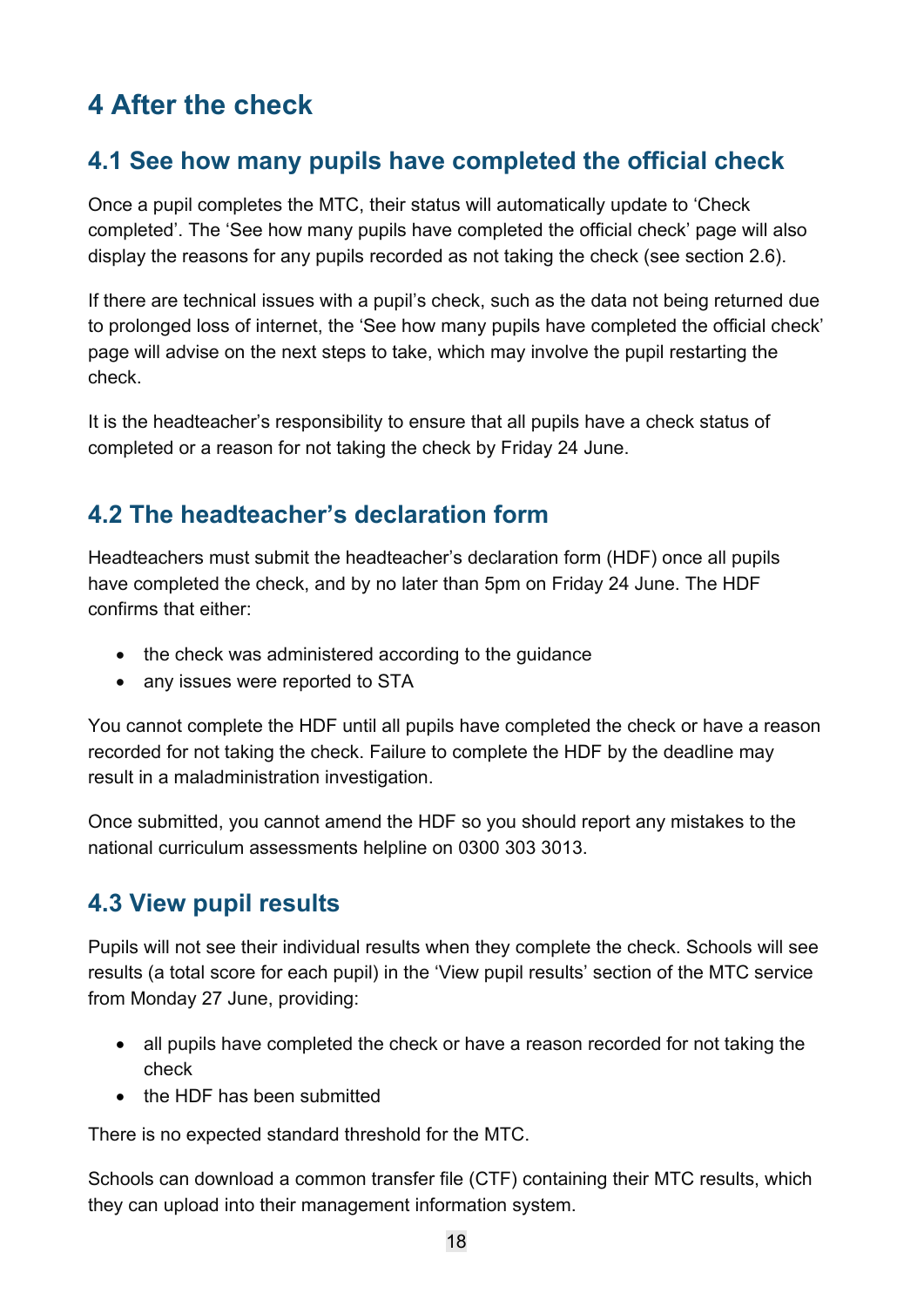DfE will not publish school-level results for the MTC. There will be a statistical publication at national and local authority level and results will be available in [Analyse School](https://services.signin.education.gov.uk/)  [Performance](https://services.signin.education.gov.uk/) (ASP)<sup>[16](#page-18-1)</sup> in the 2022 autumn term.

# <span id="page-18-0"></span>**4.4 Feedback**

There is a questionnaire on the MTC homepage where teachers can provide feedback.

You will be asked how satisfied you were with the administration process, how you found the service and how we might improve it.

Pupils will also be asked for their feedback once they have completed the official check.

Feedback is optional and we will use responses to help improve the service for future years.

<span id="page-18-1"></span><sup>16</sup> https://services.signin.education.gov.uk